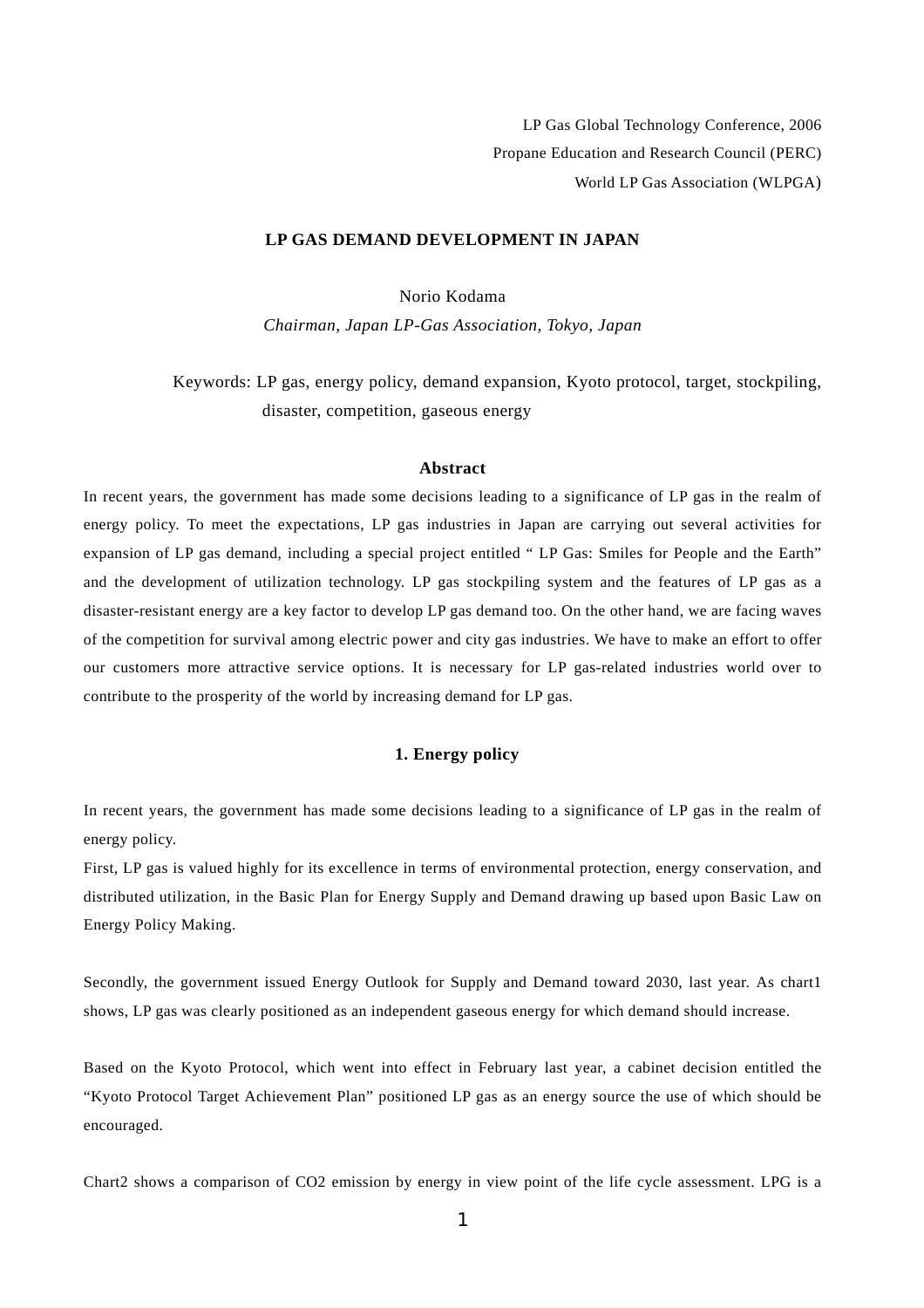clean energy that has little impact on the environment and is adapted to disperse utilization.

LP gas vehicles indicate a good environmental capability too (see chart.3). CO2 emission from LP gas vehicles is about 10% less than from gasoline vehicles. As such, activities to develop demand and to expand consumption of LP gas lead to mitigate environmental impact.

By the way, chart4 shows LP gas demand in Japan now. LP gas demand is 18.4 million tons as of fiscal year 2005. The LP gas market in Japan is in general mature now. But, we are going to increase demand for LP gas in the areas of residential/commercial and automobiles.

Chart5 shows an outline of energy saving measures of "Kyoto Protocol Target Achievement Plan" from the viewpoint of LP gas.

The target of the LP gas industry in 2010 is a challenge for us. To meet these expectations and to contribute toward protecting the global environment, we must expand LP gas demand and establish competitive superiority over LNG, electricity, oil and other energy sources.

#### **2. Activities for LP gas demand expansion**

The second point is activities for expansion of LP gas demand. The Council of LP Gas Associated Organizations, comprising seven LP gas-related organizations, has a system of concrete measures to expand demand. To begin, the LP gas industry has come together to launch a special project entitled " LP Gas: Smiles for People and the Earth".

This project set some ambitious targets for high-efficiency ranges, latent heat-recovery water heaters, other high-efficiency gas appliances and LPG vehicles to be achieved by 2010.

Specifically, by 2010 we are to have sold:

- 7.85 million high-efficiency gas ranges
- 1.5 million hot water supplier, latent heat collection type
- 60,000 hot water supplier, gas engine type
- 260,000 diesel-replacement LPG vehicles

In this project, various activities have been carried out for customers, house builders, and LP gas sales firms with a participation of LP gas industries as a whole.

In addition to this project, we started collaboration with city gas industries for expanding gas energy demand last year. LP gas and city gas organizations jointly established the Japan Gas Energy Promotion Council,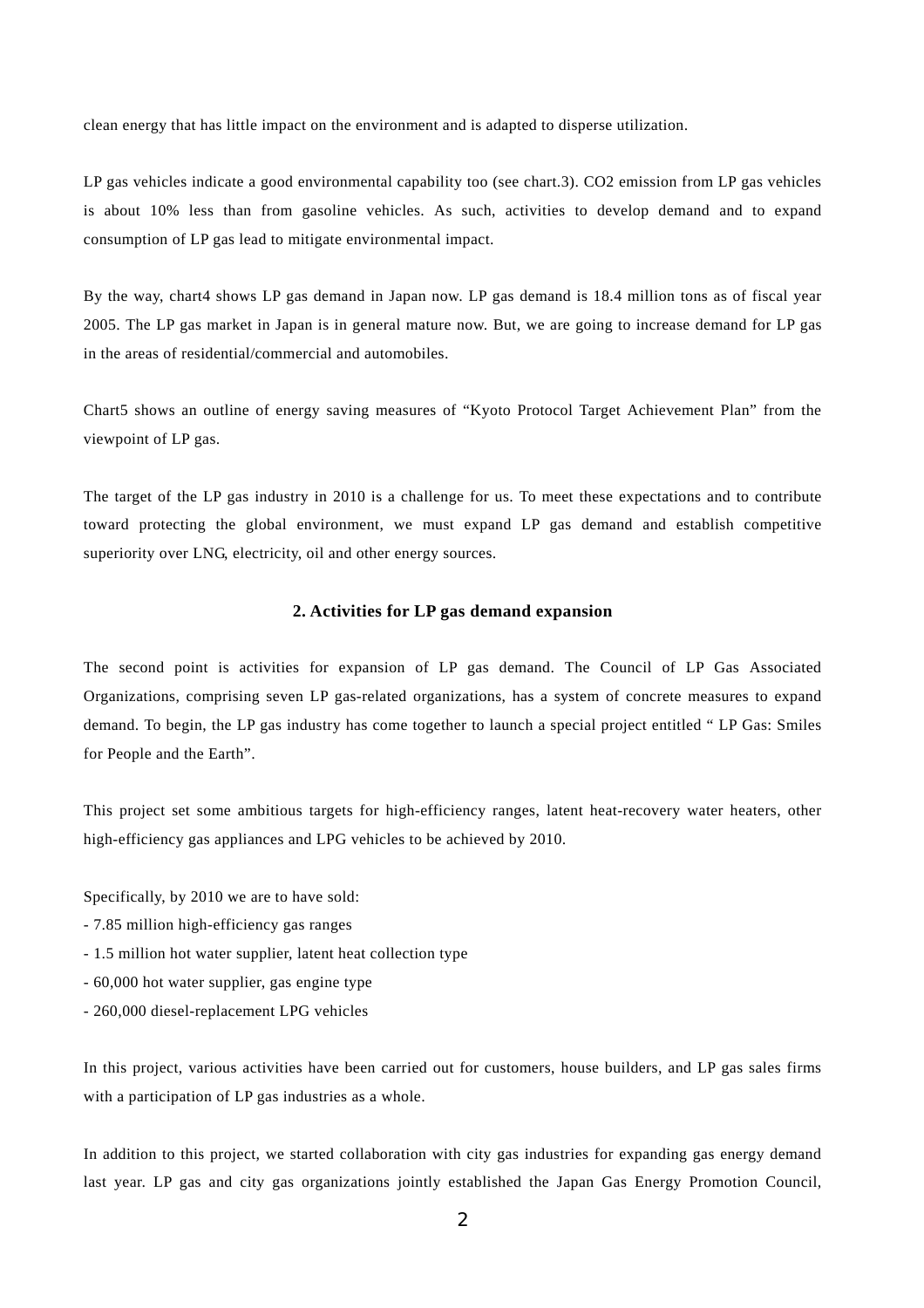commonly called "*Collabo*". This council is conducting PR activities designed to increase the popularity of gas energy. We have expanded this collaboration to housing industry this year.

On the other hand, government support is important to promote the diffusion of LP gas vehicles and high efficiency gas appliances, and to achieve the target too. Chart.7 shows a government support for the diffusion of new technologies.

The development of utilization technology is also necessary for generating additional demand. Japanese government supports R&D activities in the field of DME, Synthetic LP gas, Fuel Cell, Odorant, LP Gas vehicles. In Japan, the Liquefied Petroleum Gas Center and The High Pressure Gas Safety Institute of Japan are leading the development of all sorts of next-generation technology supported by government.

## **3. Establishment of a stable supply system**

Third point is an establishment of a stable supply system. In order to develop LP gas demand, an establishment of stable supply is a key factor in Japan.

Japan has a LP gas stockpiling system. Japanese importers of LP gas have to maintain a store of some 1.9 million tons constantly, equivalent to a 50-days supply of imported LP gas, as the private-sector stockpiling by law.

There is also the national stockpiling of LP gas (see chart.8). It is scheduled to be built up to 1.5 million tons by the fiscal year 2010. Of the five planned national LP gas reserves, three have completed on-ground tanks and have begun operations. With these three bases together, there will be a national reserve capacity of 650,000 tons. In combination with our 50 days of private reserves, Japan has a system reserve of approximately 67 days. Thus, we are in the process of achieving considerable energy security.

Japan has frequent earthquakes. We suffered the Great Hanshin Earthquake in 1995, and two years ago the Chuetsu Earthquake in Niigata Prefecture. We are in a period of seismic activity, and a massive earthquake in Tokyo is a real possibility.

LP gas features a distributed supply and is recognized as a disaster-resistant energy source. The damage by disasters could be minimized and consequently safety inspection for supply recovery can promptly be done house by house.

To reinforce this recognition, and to assure reliability and stable supply in times of disaster, our Association concluded a Mutual Assistance Agreement. Last year, it created a system among 20 member corporations by which we are committed to assisting each other beyond the corporate framework in the event of an emergency.